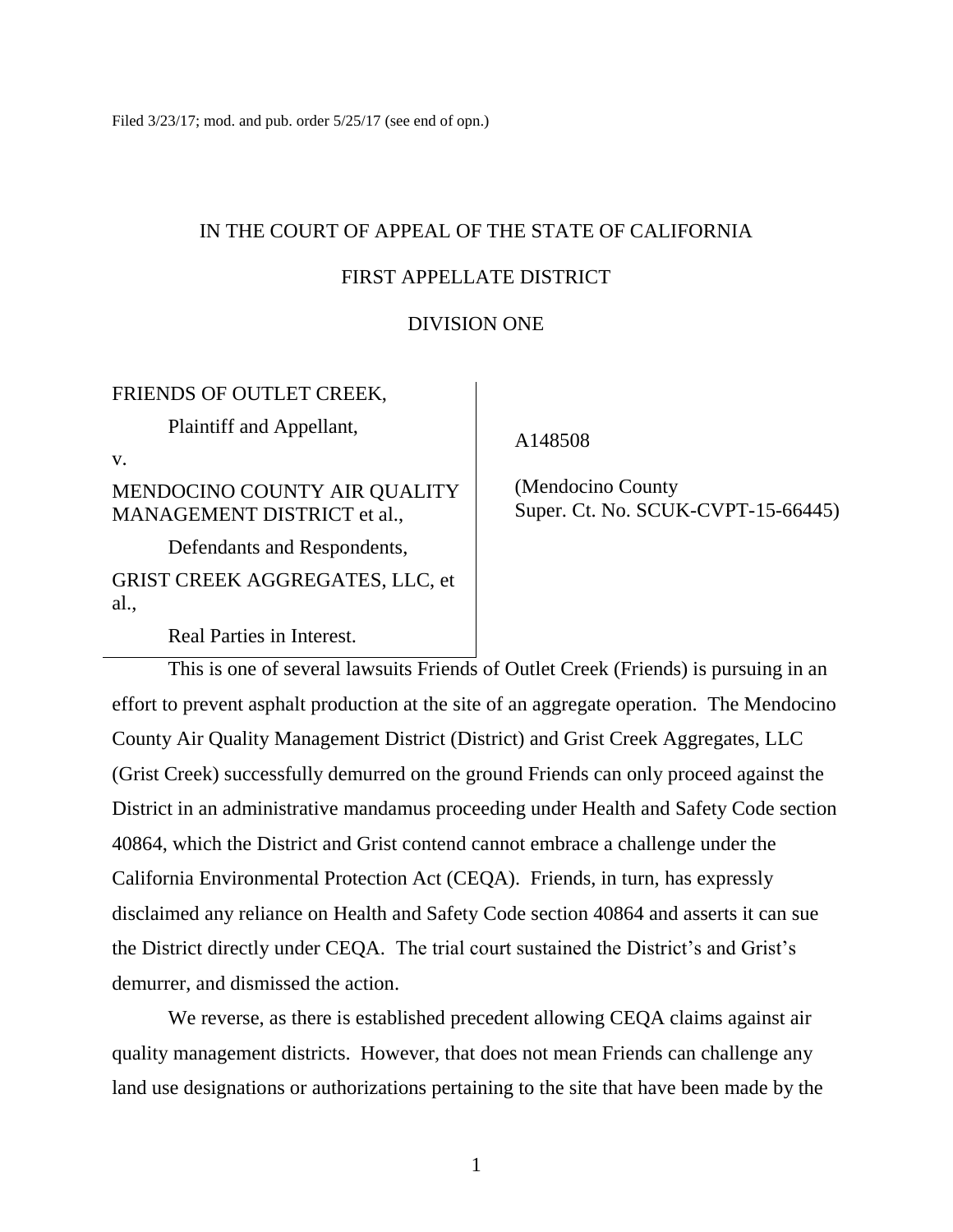County of Mendocino (County). The only action taken by the District (a separate and independent governmental agency) in connection with the land use dispute here, is an assessment of the proposed asphalt production's impact on air quality and issuance of an "Authority to Construct"—and that is the only action Friends can challenge in this lawsuit. Further, even under CEQA, this is an administrative mandamus proceeding governed by Code of Civil Procedure section 1094.5. Accordingly, the only relief Friends can obtain through this lawsuit against the District is invalidation of the Authority to Construct.

## **BACKGROUND**

Since 1972, the County has granted land use approvals for aggregate and asphalt production on the site at issue.**<sup>1</sup>** The County approved one such use permit in 2002, and in doing so, conducted environmental review under CEQA. The County ultimately issued a mitigated negative declaration. **2**

Seven years later, in 2009, the County updated its General Plan, changing the land use designation of the site from Rangeland to Industrial. In doing so, the County proceeded under CEQA and prepared an environmental impact report (EIR). The following year, in 2010, the County, consistent with its updated General Plan, rezoned 61 parcels, including the site at issue, to conform to the updated use designations. In doing so, the County relied on its previously certified EIR. According to County planning staff the "approved zoning change thus allows, by right, industrial uses that were previously considered to be non-conforming and subject to discretionary land use entitlements." There was no judicial challenge to either the General Plan update or the rezoning.

 $\overline{a}$ 

<sup>&</sup>lt;sup>1</sup> On our own motion and after notice to the parties (Evid. Code, § 459), we have taken judicial notice of the record and appellate briefs in another appeal by Friends pending in another Division of this Court, *Friends of Outlet Creek v. County of Mendocino*, *et al.* (appeal No. A147499).

<sup>&</sup>lt;sup>2</sup> At that time, the owner of the site was " 'strongly encouraged' " by the County to seek a General Plan amendment and rezoning prior to the permit's expiration in 2012 "as a means of avoiding issues stemming from potential zoning conflicts between the Rangeland zoning and the continued non-conforming use."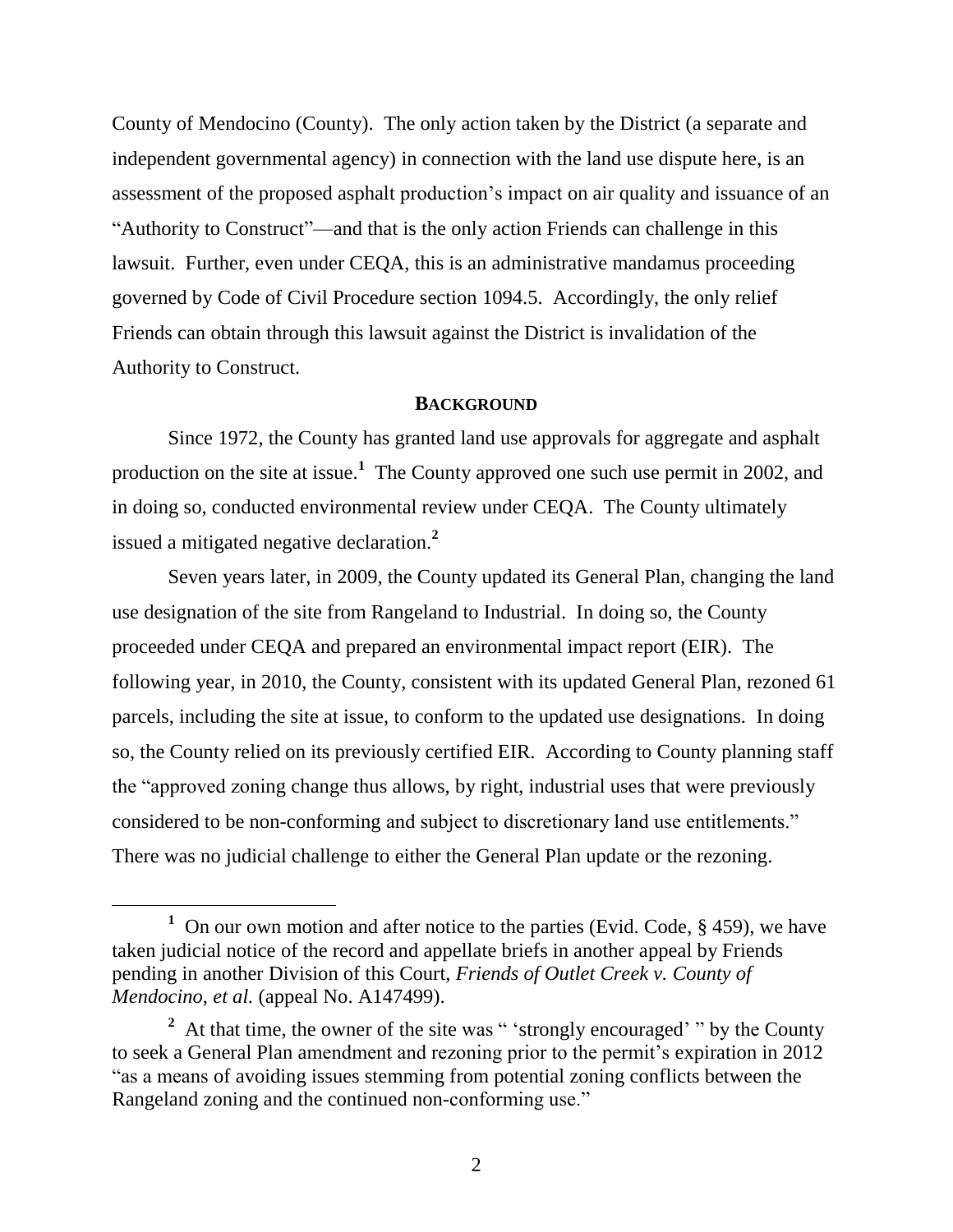After Grist Creek acquired the site, it applied to the County for Development Review of its proposed continuation and resumption of aggregate and asphalt production at the site. The Mendocino County Planning Department's staff report for the review stated there had been little asphalt production primarily due to market conditions and over the years much of the asphalt processing equipment had been removed. It further stated that due to environmental impacts that could result from asphalt production, Grist had opted to proceed for the time being only with an aggregate and concrete operation. The Planning Department undertook an environmental review under CEQA and, ultimately, the County adopted a negative declaration subject to two dozen conditions in mitigation. The Air Quality Management District was listed as a referral agency that had provided comments to the County.

In late 2014, the County Planning Department and Grist Creek again discussed the production of asphalt, and in March 2015, the matter was presented directly to the County Board of Supervisors by way of an "Operational Statement" that asked the board to decide whether the proposed resumption of asphalt production at the site would be a "new or changed" industrial use under the County's zoning ordinance. **3** The board, by way of a March 2015 resolution, declared the proposed use was neither a new, nor a changed, industrial use. Three days later, the County Planning Department issued a "Notice of Exemption" for the "[r]esumption of activity at the . . . aggregate processing plant," specifying the County as the "Public Agency Approving Project." Friends promptly filed a lawsuit against the County challenging this resolution.

Having obtained approval of asphalt production from the County, Grist applied to the District for an Authority to Construct.<sup>4</sup> As part of the review, the District's air

<sup>&</sup>lt;sup>3</sup> The Mendocino County Board of Supervisors has reserved to itself original jurisdiction to review land use matters and can request direct review of development applications. (Mendo. County Code, ch. 2.54, § 2.54.010.) Under the Mendocino County Code, chapter 20.188, section 20.188.025, a "new or changed industrial use shall require further review." Review entails following "the 'State CEQA Guidelines.' "

<sup>&</sup>lt;sup>4</sup> "California has divided responsibility for control of air pollution between the [California Air Resources] Board and 35 local and regional air quality management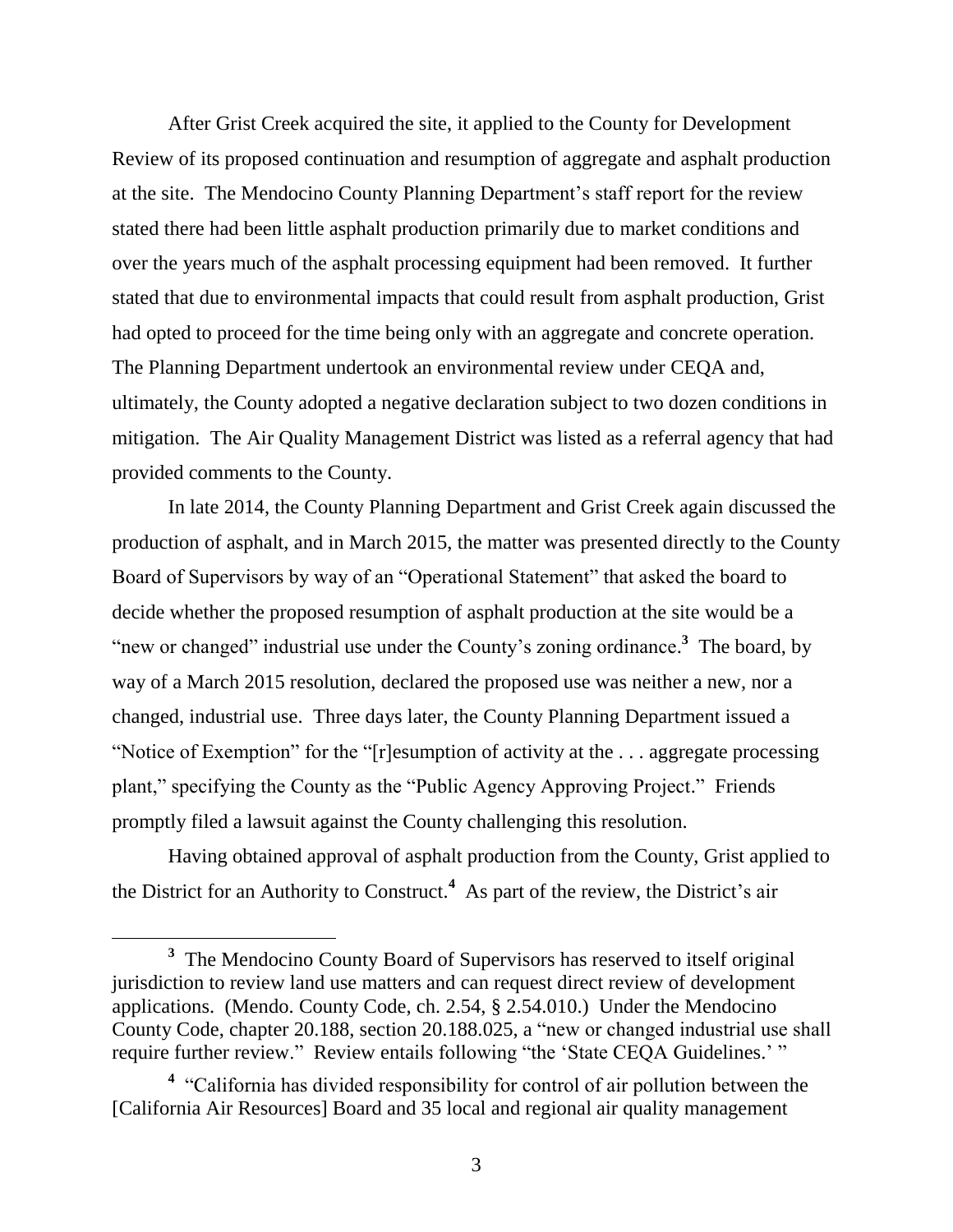pollution control officer issued a report stating, among other things, that use of the site by two previous owners for "aggregate processing, concrete, as well as a hot mix asphalt plant and concrete batch plant, . . . led to the determination by the lead Planning agency that a new [E]nvironmental Impact Review (EIR) was not required." Without further discussion, the report concluded the proposed asphalt facility was "a project or a portion of a project for which another public agency has already acted as the lead agency in compliance with CEQA." Given that determination, the air pollution control officer concluded no further environmental review by the District was required. The bulk of the report discussed emissions related to the proposed use and concluded the proposed use would "not result in a significant net increase in emissions of any air contaminant regulated under the Clean Air Act<sup>[5]</sup> Amendments of 1990 and as amended at the time of the application." In June 2015, the officer issued an Authority to Construct.

Later in the same month, the County Board of Supervisors adopted a second resolution. Expressly stating it wished to avoid protracted and expensive litigation under CEQA, the board of supervisors rescinded its March 2015 resolution. The new, June 16, 2015, resolution also expressly stated it did not impact any land use entitlements or authorizations that existed in connection with the site prior to the March 2015 resolution. Friends then filed an amended pleading in its lawsuit against the County. The County, in turn, successfully demurred on the ground the lawsuit was moot, given that the March

districts. . . . [¶] The Board is 'charged with coordinating efforts to attain and maintain ambient air quality standards, to conduct research into the causes of and solution to air pollution, and to systematically attack the serious problem caused by motor vehicles, which is the major source of air pollution in many areas of the state.' (Health & Saf. Code,] § 39003.) The Board has exclusive responsibility for control of emissions from motor vehicles, while the local and regional districts have primary responsibility for control of air pollution from all sources other than emissions from motor vehicles. ([*Id*.] §§ 39002, 39500, 40000.) These districts 'shall adopt and enforce rules and regulations to achieve and maintain the state and federal ambient air quality standards in all areas affected by emission sources under their jurisdiction, and shall enforce all applicable provisions of state and federal law.' ([*Id*.] § 40001, subd. (a).)" (*Hardesty v. Sacramento Metropolitan Air Quality Management Dist.* (2011) 202 Cal.App.4th 404, 409.)

**5** Title 42 United States Code section 7401 et seq.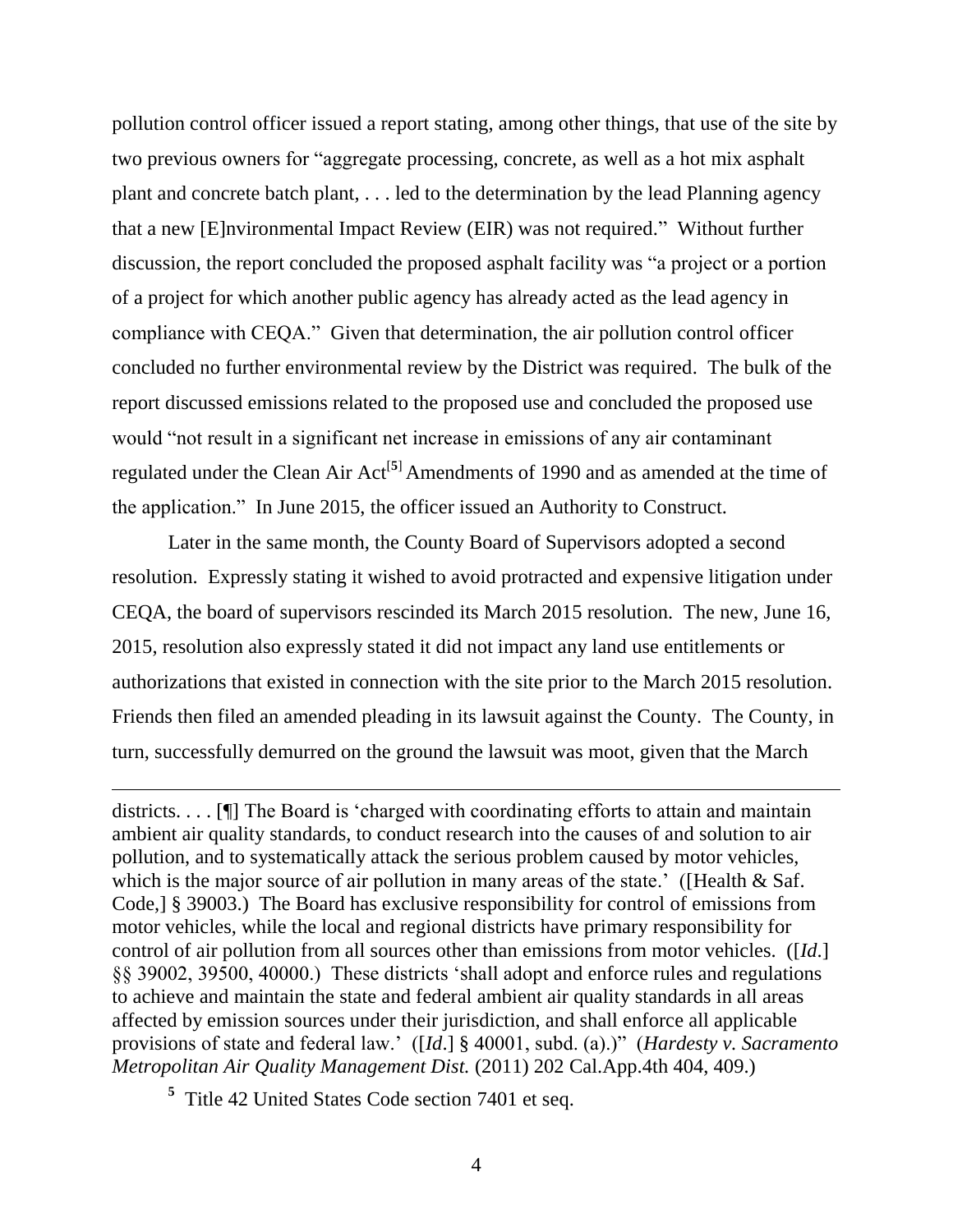2015 resolution Friends was challenging had been rescinded. Friends appealed, and that appeal (No. A147499) now rests with another Division of this court.

In the meantime, a month after the District's air pollution control officer approved an Authority to Construct, Friends, in July 2015, filed an administrative appeal to the District's hearing board. During these proceedings, the District presented the following in support of the air pollution control officer's determination that the District did not need to conduct further environmental review: (1) the County's 2009 EIR done in connection with updating its General Plan; (2) the County's approval of the General Plan changes; (3) the County's rezoning of the site to Industrial; and (4) the 2002 mitigated negative declaration adopted by the County and the prior use permit issued by the County authorizing an asphalt plant at the site. The hearing board denied Friends' appeal in early September in a written decision, setting forth its findings and the evidence supporting them.

Friends then filed the instant lawsuit against the District, its hearing board and the air pollution control officer who issued the District's report and the Authority to Construct. The first cause of action alleged that the District failed to comply with CEQA by acting without a new environmental impact analysis. The second cause of action alleged the District did not follow its own regulations, including Mendocino County Air Quality Management District Regulation 1, Appendix A, section XIV (Regulations), requiring it to certify that it has reviewed and considered a lead agency's EIR or negative declaration when approving a project without conducting its own CEQA process.

The District and Grist demurred to both causes of action on the ground Friends cannot sue the District directly under CEQA, but, instead, can only sue it under Health and Safety Code section 40864, which they maintain cannot be used to make a CEQA challenge. The trial court agreed and sustained the demurrers. Although granted leave to amend, Friends elected to stand on its allegations, and the court subsequently dismissed the case.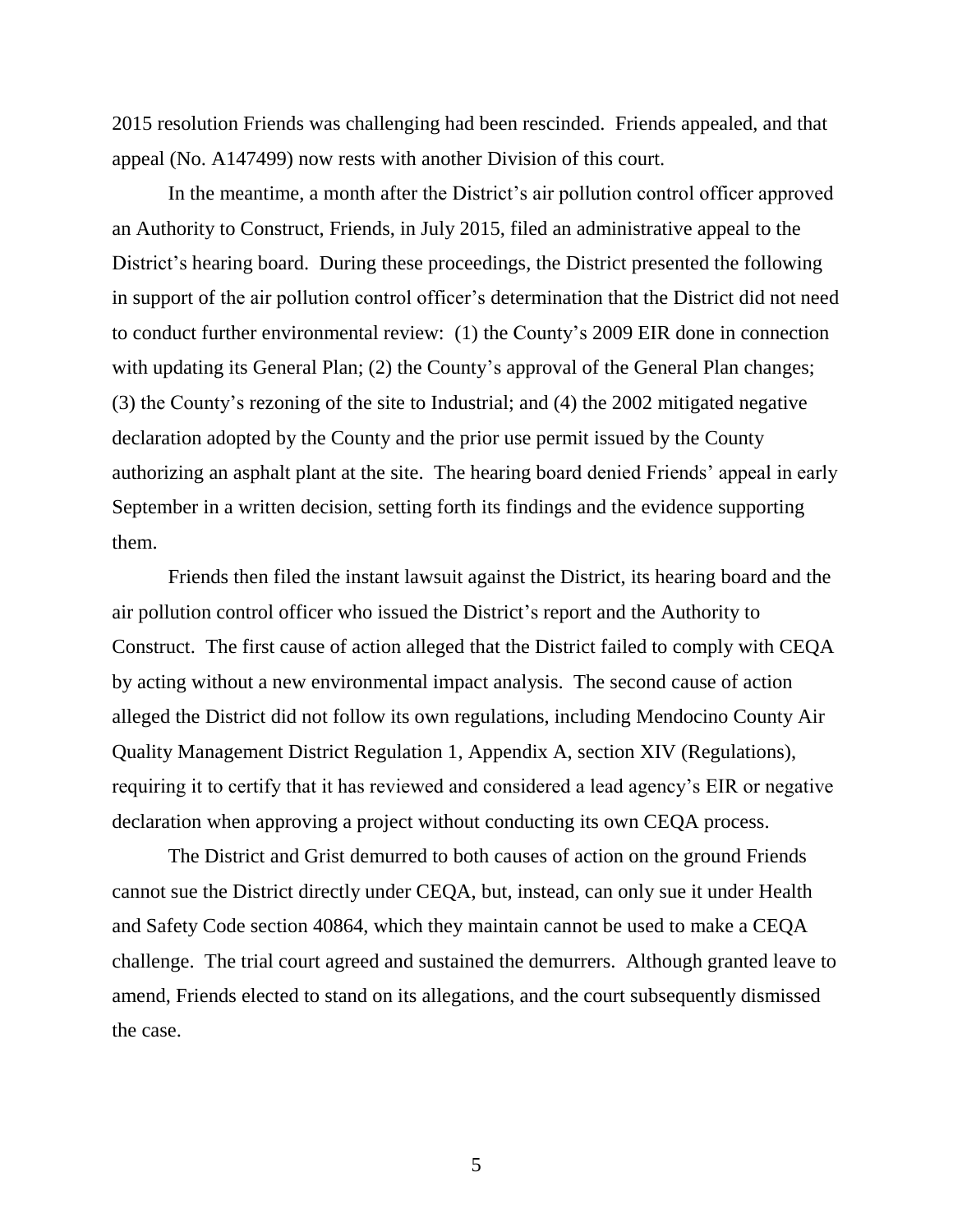#### **DISCUSSION**

Friends continues to disclaim any reliance on Health and Safety Code section 40864, contending it can sue the District directly under CEQA. When asked, at oral argument, why it has taken this procedural posture, Friends stated it believes it can obtain greater relief under CEQA than it can under Health and Safety Code section 40864.

### *Suing "Under" CEQA*

There is considerable precedent that air quality management districts can be sued for failing to comply with CEQA. Most of these cases involved challenges to districtadopted rules and regulations, and, thus, were brought as ordinary mandamus actions challenging quasi-legislative action under Code of Civil Procedure section 1085 in conjunction with declaratory relief claims. (E.g., *California Building Industry Assn. v. Bay Area Air Quality Management Dist.* (2015) 62 Cal.4th 369, 378, 380; *American Coatings Assn. v. South Coast Air Quality Management Dist.* (2012) 54 Cal.4th 446, 458, 460 (*American Coatings*); *Western States Petroleum Assn. v. South Coast Air Quality Management Dist.* (2006) 136 Cal.App.4th 1012, 1017–1018; *Alliance of Small Emitters/Metals Industry v. South Coast Air Quality Management Dist.* (1997) 60 Cal.App.4th 55, 60.)

Other cases, however, involved challenges to individual permit decisions, like the District's approval here of an Authority to Construct. (E.g., *Communities for a Better Environment v. South Coast Air Quality Management Dist.* (2010) 48 Cal.4th 310, 318; *Communities for a Better Environment v. Bay Area Air Quality Management Dist.* (2016) 1 Cal.App.5th 715, 719.) Neither of these cases mentions Health and Safety Code section 40864. In fact, the only mention of this statute we have found in the context of litigation involving an air quality management district appears in *Orange County Air Pollution Control Dist. v. Public Utilities Com.* (1971) 4 Cal.3d 945 (*Orange*), in which the Supreme Court held the Public Utilities Commission's approval of a permit for steam electric generating units did not override the air pollution control district's denial of a permit (permits being required from both agencies). (*Id.* at pp. 950–954.) At the end of its opinion, the high court observed the utility could have challenged the district's denial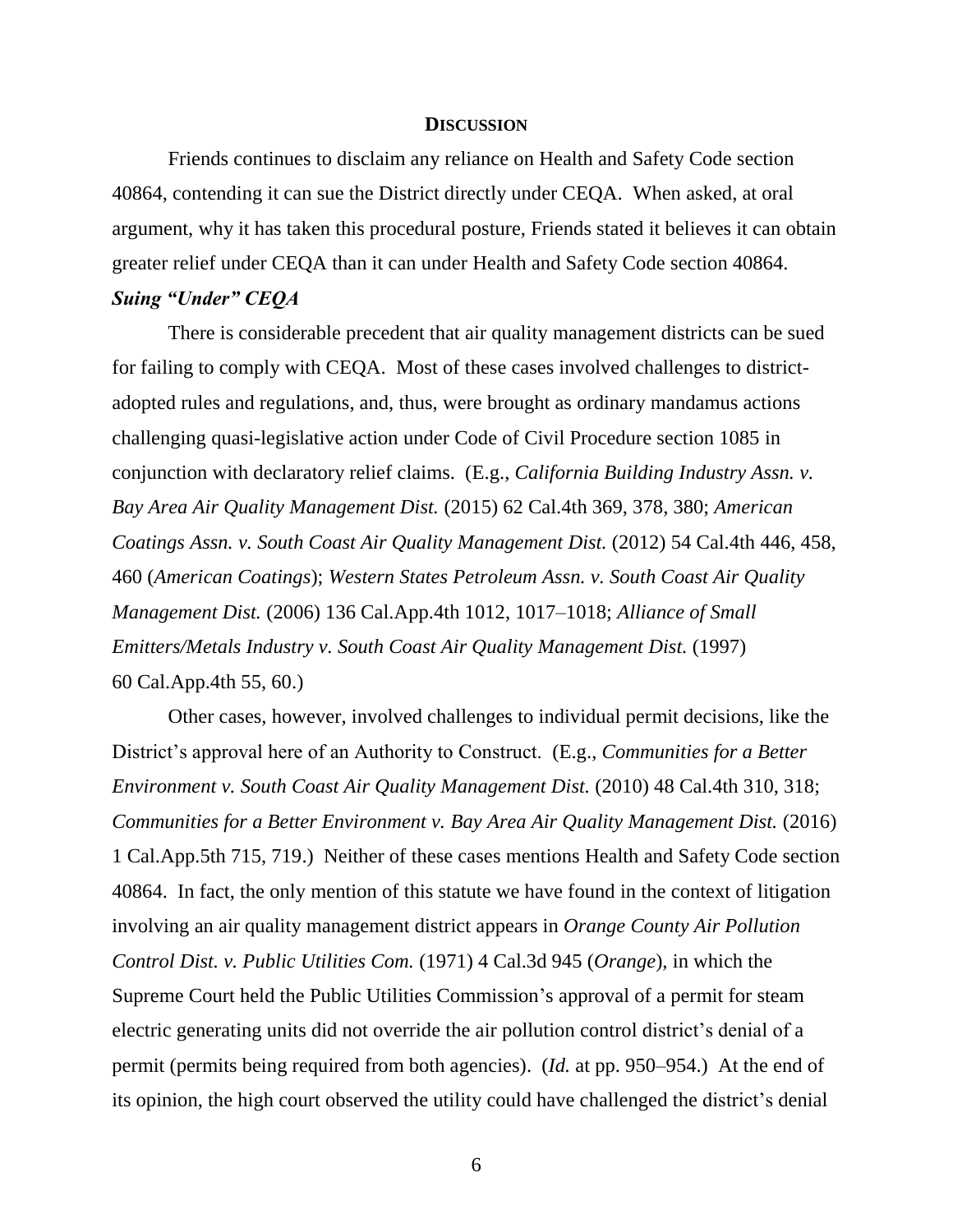under former Health and Safety Code sections 24322 and 24323 (recodified as Health & Saf. Code, § 40864) in an administrative mandamus action under Code of Civil Procedure section 1094.5. (*Orange*, at p. 954.)

No case, however, suggests that only Health and Safety Code section 40864 can be invoked in challenging an action by an air quality management district, whether it be quasi-legislative or quasi-adjudicative in nature. And, as we have set forth, there is established authority that an air quality management district can be sued in both contexts "under" CEQA.

Moreover, the District's hearing board's decision expressly recognizes that the District has an obligation to determine whether there has been adequate compliance with CEQA. For example, the hearing board explained: "Upon every application for an Authority to Construct or Permit to Operate, the District must either prepare a CEQA document or the [air pollution control officer] must make one of the following findings: '(1) the application is for a project or a portion of a project for which another public agency has already acted as the lead agency in compliance with CEQA; (2) the project is categorically exempt; (3) the project is ministerial; or (4) it can be seen with certainty that the project will not have a significant effect on the environment.' ([Regs., reg. 1, appen.] A, § III(a).) The [air pollution control officer]'s determination 'will be set forth in a written statement which shall be furnished to the applicant and made available to any members of the public upon request. A copy of said statement shall be affixed to any permit granted or denied.' " Specifically, "District Regulation 1, Appendix A requires the District to either prepare a CEQA document or make certain preliminary findings. . . . If the District determines that an application is for a project that has not previously undergone CEQA and is not otherwise exempt, the District must prepare its own CEQA document." The hearing board went on to state: "Here, the [air pollution control officer] prepared an Engineering Statement wherein he determined that '[t]he project as proposed is not categorically exempt from the requirements of [CEQA] . . . , but is a project or portion of a project for which another public agency has already acted as the lead agency in compliance with CEQA.' "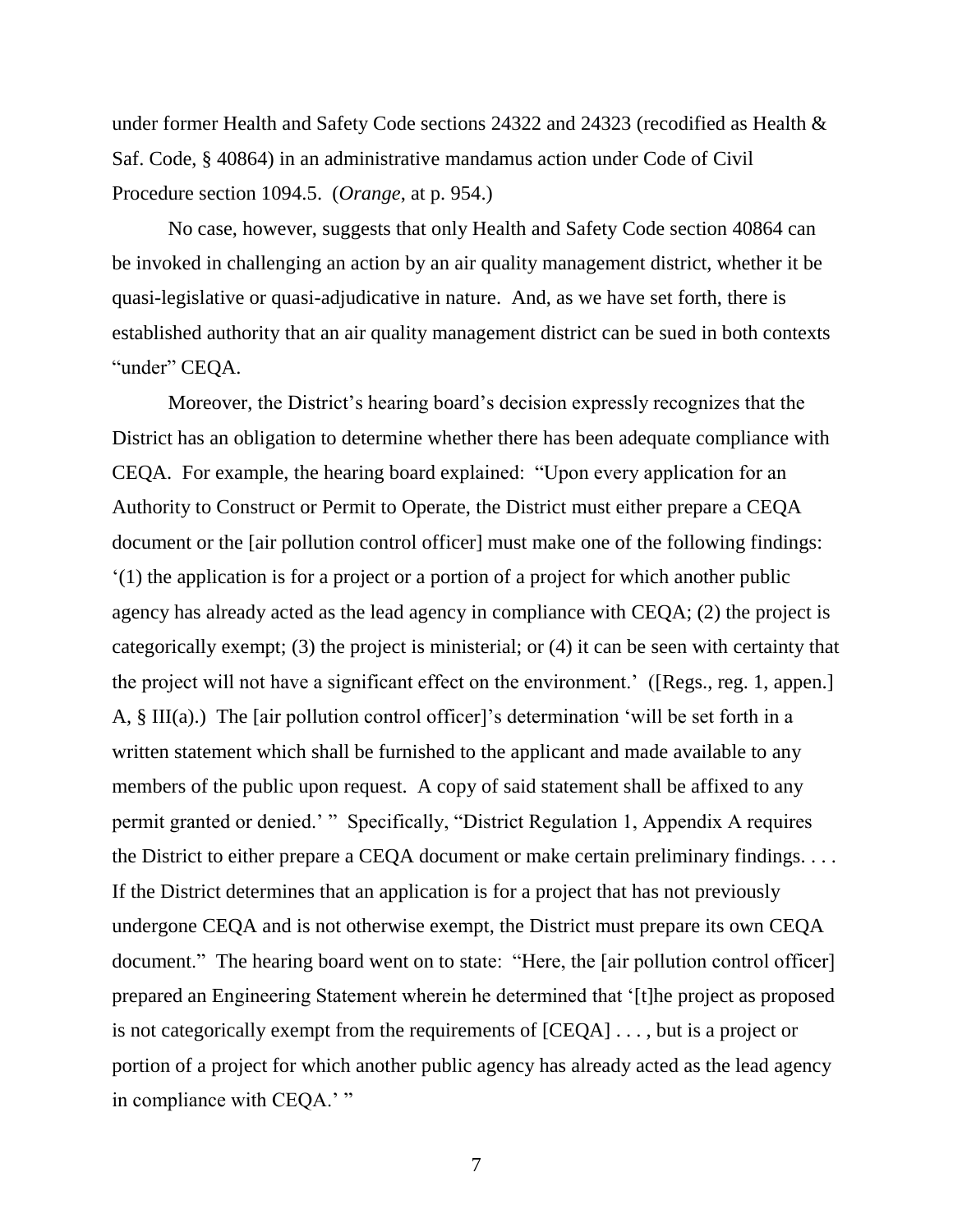Accordingly, we conclude Friends can sue directly "under" CEQA and its petition is not fatally deficient for failure to invoke Health and Safety Code section 40864.

## *The Scope of a "CEQA Challenge" in This Case*

However, the fact Friends can bring this lawsuit "under" CEQA does not mean it can obtain relief, if any, beyond overturning the decision of the hearing board and invalidating the Authority to Construct. In suggesting it can obtain greater relief, such as obtaining a declaration or injunction against use of the site for aggregate and asphalt production, Friends ignores that the District has had only a limited role in this ongoing land use controversy—namely, assessing air quality impacts and approving issuance of an Authority to Construct for Grist's proposed asphalt production.

While Friends, in this lawsuit, can challenge the District's approval of the Authority to Construct, it cannot challenge any of the *County*'*s* land use designations or approvals for use of the site. Rather, to challenge the County's legislative, regulatory and administrative land use actions, it must seek recourse against that governmental body. Thus, Friends cannot, in this case, challenge the adequacy of the County's prior CEQA reviews, for example, by asserting the County should have prepared a full EIR, rather than a mitigated negative declaration, in connection with any prior use designations or approvals.

Furthermore, the instant lawsuit against the District is—under controlling procedural law—an administrative mandamus proceeding. There is no ignoring that the requisites of administrative mandamus were met—a hearing was required, evidence was taken, and there was discretion in the determination of the facts vested in the administrative agency. (Code Civ. Proc., § 1094.5, subd. (a); Health & Saf. Code, § 40820 et seq.) Accordingly, even under CEQA, this lawsuit must proceed as an administrative mandamus proceeding under Code of Civil Procedure section 1094.5.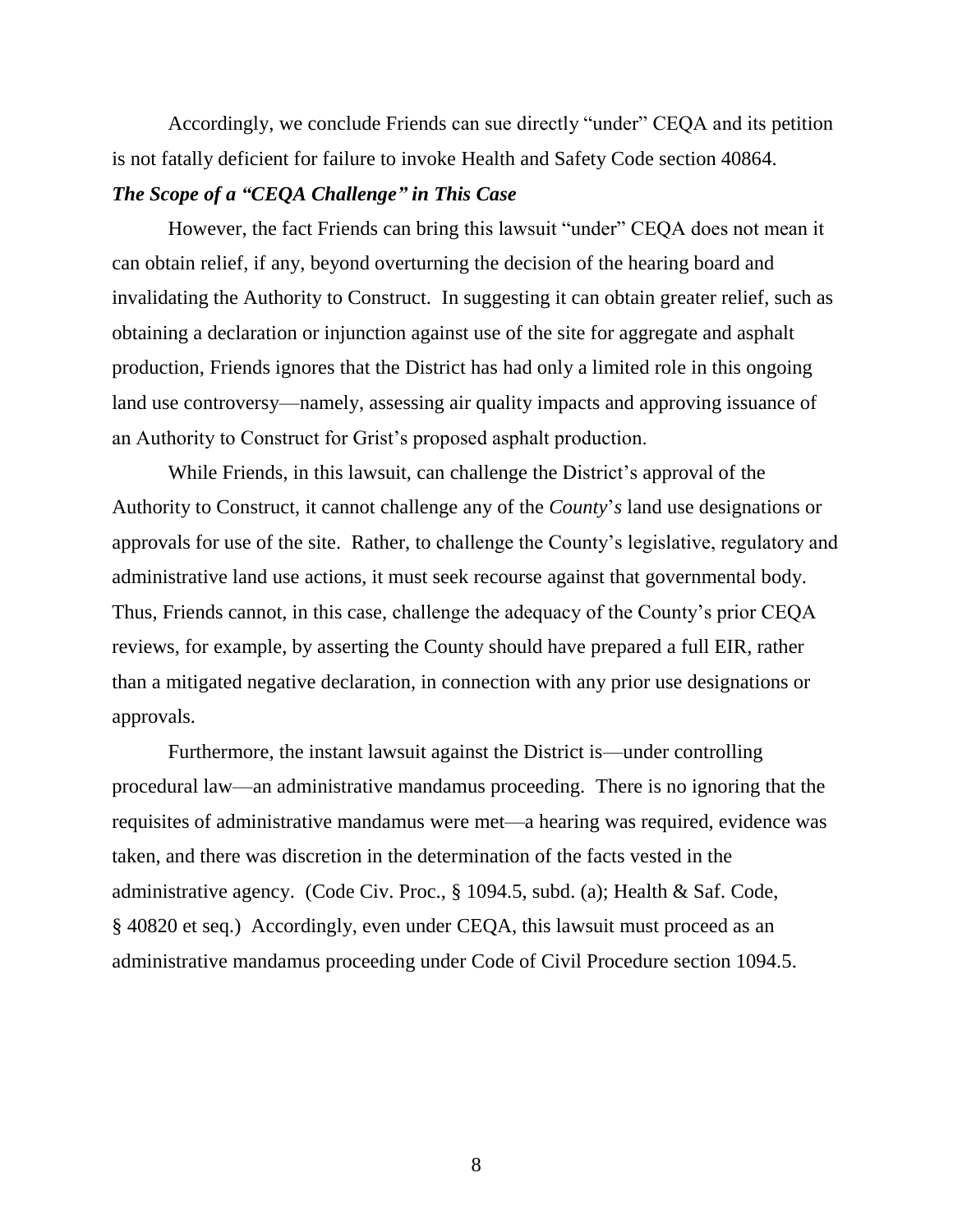(Pub. Resources Code, §§ 21168, 21168.5 [expressly providing for review in accordance with Code Civ. Proc., § 1094.5].) **<sup>6</sup>**

That this is an administrative mandamus proceeding will not, as Friends seems to suggest, constrain its ability to challenge the Authority to Construct. The standard courts apply in administrative mandamus is set forth by statute: "The inquiry in such a case shall extend to the questions whether the respondent has proceeded without, or in excess of, jurisdiction; whether there was a fair trial; and whether there was any prejudicial abuse of discretion." (Code Civ. Proc., § 1094.5, subd. (b).) And despite the "abuse of discretion" phraseology, the third inquiry under Code of Civil Procedure section 1094.5, subdivision (b), is actually broad and includes whether the agency followed the law, whether its action is supported by its findings, and whether its findings are supported by substantial evidence. (*Ibid.*; see *American Coatings*, *supra*, 54 Cal.4th at pp. 460–461 [contrasting standard applied in ordinary mandamus proceedings under Code Civ. Proc., § 1085, and observing that traditional substantial evidence standard applies to judicial review of agency findings in an administrative mandamus proceeding under Code Civ. Proc., § 1094.5]).

Thus, Friends can advance claims that, in approving the Authority to Construct, the District acted in violation of the law, either CEQA or its own rules. For example, whether the proposed asphalt operation is a "project for which another public agency has already acted as the lead agency in compliance with CEQA" as the air pollution control officer determined (and a determination the hearing board sustained) is, ultimately, a question of law to be decided on the underlying facts and any matters properly subject to judicial notice—and it appears to be the pivotal issue in this case.

**<sup>6</sup>** We also note that exhaustion of administrative remedies is required under CEQA. (*Tahoe Vista Concerned Citizens v. County of Placer* (2000) 81 Cal.App.4th 577, 589–594.) Here, the statutory scheme establishing and governing air quality management districts expressly provides for administrative appeals to a district's hearing board (Health & Saf. Code, § 40800 et seq.), and Friends duly exhausted this remedy.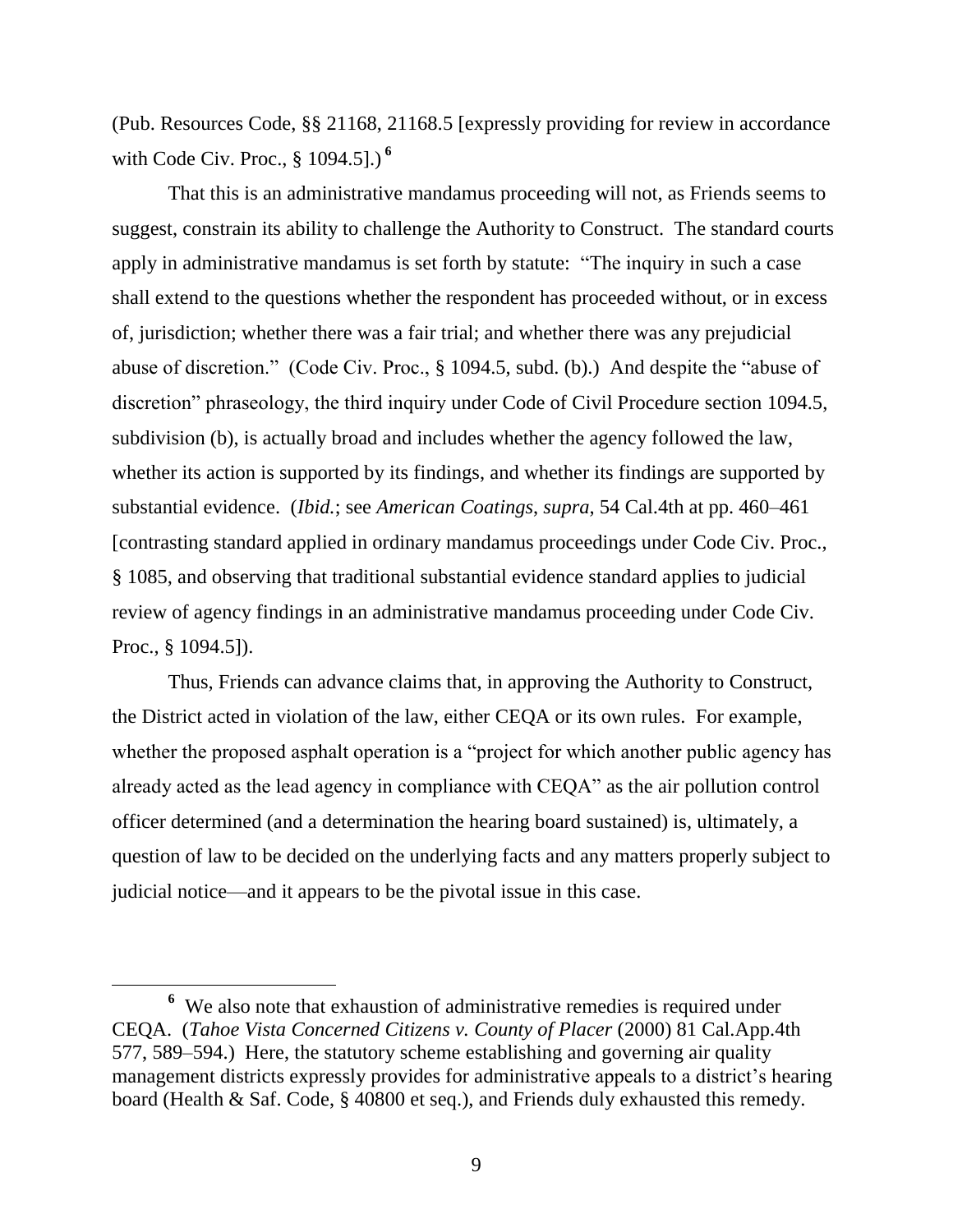#### *Ministerial or Discretionary Action*

As an alternative ground to affirm, Grist contends the District's issuance of the Authority to Construct was, in any event, a ministerial action falling outside CEQA.

There is no dispute "CEQA applies to discretionary actions but does not apply to ministerial actions: 'Public Resources Code section 21080, subdivision (a) states that the provisions of CEQA apply only to "discretionary projects [fn. omitted] proposed to be carried out or approved by public agencies, including, but not limited to, the enactment and amendment of zoning ordinances, the issuance of zoning variances, the issuance of conditional use permits and the approval of tentative subdivision maps  $\dots$  " $\dots$ ". 21080, subdivision (b)(1) specifically excludes from coverage by CEQA "ministerial projects" approved by public agencies.' " (*Health First v. March Joint Powers Authority* (2009) 174 Cal.App.4th 1135, 1142–1143.)

However, neither the air pollution control officer, nor the hearing board, appear to have treated approval of the Authority to Construct as a ministerial act wholly outside CEQA. In fact, the air pollution control officer appears to have determined that the proposed asphalt production was not even categorically exempt, but rather that it was " 'a project for which another public agency has already acted as the lead agency in compliance with CEQA,' " (a determination the hearing board upheld). (See Cal. Code Regs., tit. 14, § 15300.1 ["Since ministerial projects are already exempt, Categorical Exemptions should be applied only where a project is not ministerial under a public agency's statutes and ordinances."].)

Generally, an agency's determination of whether an activity falls under the ministerial exemption is reviewed for " 'a prejudicial abuse of discretion.' " (*Muzzy Ranch Co. v. Solano County Airport Land Use Com.* (2007) 41 Cal.4th 372, 381 (*Muzzy Ranch*), quoting Pub. Resources Code, section 21168.5; *Save Our Carmel River v. Monterey Peninsula Water Management Dist.* (2006) 141 Cal.App.4th 677, 693.) Indeed, California Code of Regulations, title 14, section 15268, subdivision (a), recognizes that "[t]he determination of what is 'ministerial' can most appropriately be made by the particular public agency involved based upon its analysis of its own laws,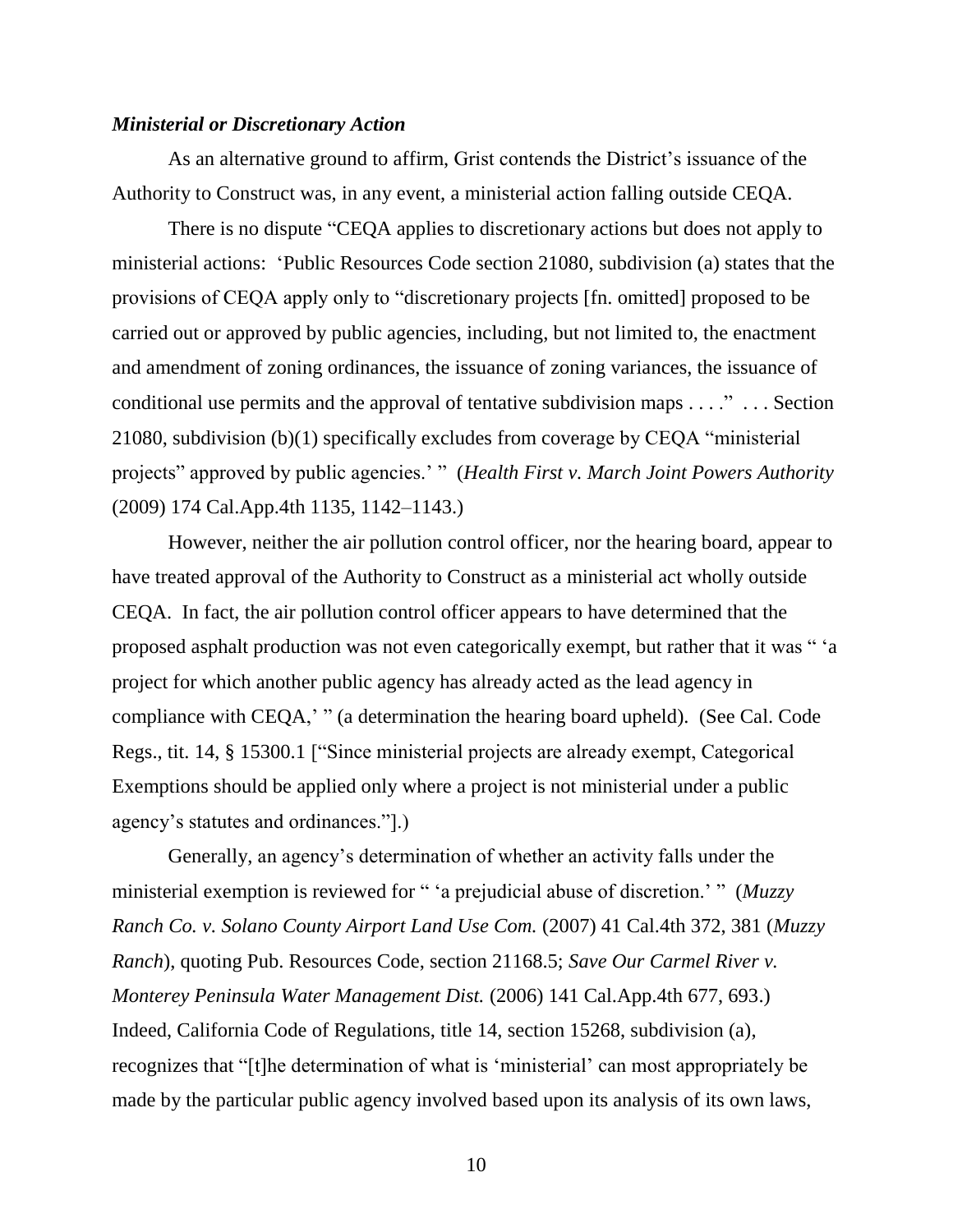and each public agency should make such determination either as a part of its implementing regulations or on a case-by-case basis." (See *Friends of Davis v. City of Davis* (2000) 83 Cal.App.4th 1004, 1015; see also *Sierra Club v. Napa County Bd. of Supervisors* (2012) 205 Cal.App.4th 162, 178–180.)

Given the paucity of the record currently before us in connection with the demurrer, we cannot now evaluate the air pollution officer's apparent determination that the permit was not a ministerial act. In fact, on a fully developed record, it may be that Grist Creek is correct in asserting issuance of the Authority to Construct was, under the circumstances, a ministerial act. But that is not an issue we are able to fully consider, let alone, rule on as an alternative basis to affirm the dismissal.

#### *Exhaustion*

As a further alternative ground for affirmance, Grist maintains Friends did not sufficiently exhaust administrative remedies. Grist does not contend Friends failed to pursue its internal administrative remedy—indeed, Friends timely appealed to the District's hearing board. Rather, Grist asserts: "The trial court does not have jurisdiction to determine whether the 2002 mitigated negative declaration and/or 2009 EIR properly analyzed the environmental impacts of asphalt production at the Property because Appellant did not exhaust its administrative remedies challenging these CEQA determinations."

As discussed above, we agree with this assertion. But not because it is an exhaustion issue. Rather, because any challenge to the *County*'*s* land use decisions and the environmental reviews undertaken therewith, must be advanced against the County, not the District.

#### **DISPOSITION**

The judgment of dismissal is reversed. Costs to appellants.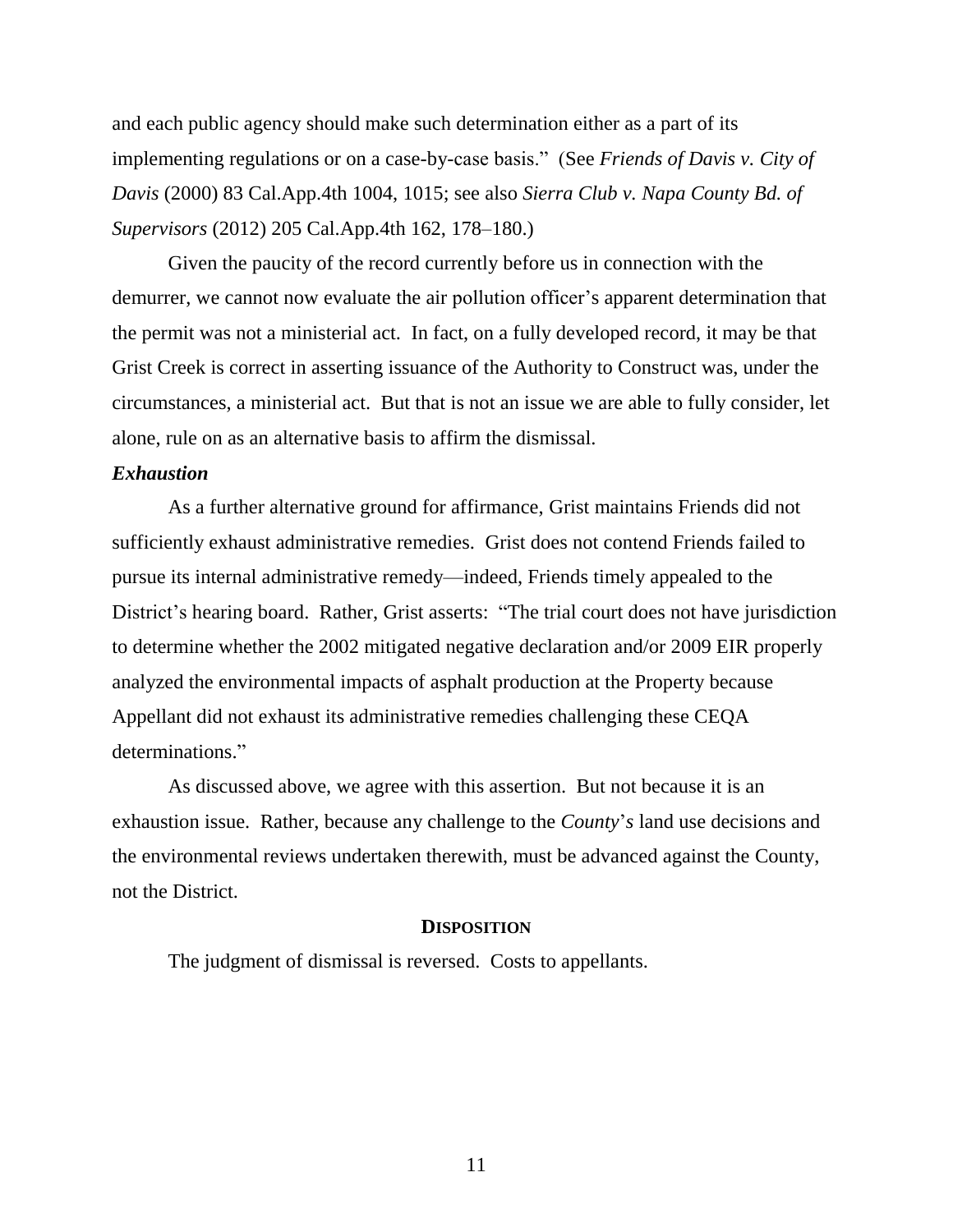Banke, J.

\_\_\_\_\_\_\_\_\_\_\_\_\_\_\_\_\_\_\_\_\_\_\_\_\_

We concur:

Humes, P.J.

\_\_\_\_\_\_\_\_\_\_\_\_\_\_\_\_\_\_\_\_\_\_\_\_\_

\_\_\_\_\_\_\_\_\_\_\_\_\_\_\_\_\_\_\_\_\_\_\_\_\_

Dondero, J.

A148508, *Friends of Outlook Creek v. Mendocino County Air Quality Management District*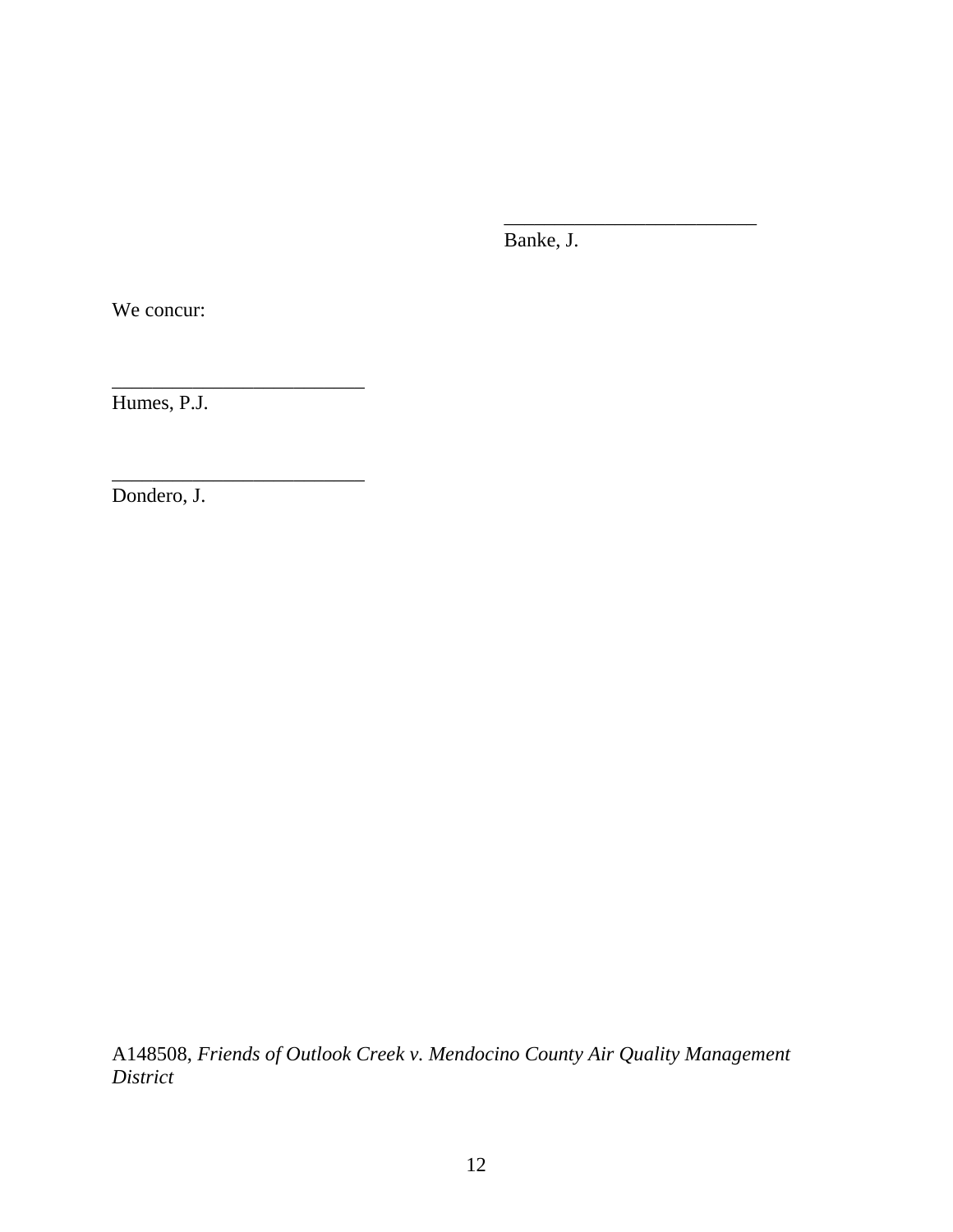Filed 5/25/17

## **CERTIFIED FOR PUBLICATION**

# IN THE COURT OF APPEAL OF THE STATE OF CALIFORNIA

# FIRST APPELLATE DISTRICT

## DIVISION ONE

# FRIENDS OF OUTLET CREEK,

Plaintiff and Appellant,

v.

MENDOCINO COUNTY AIR QUALITY MANAGEMENT DISTRICT, et al.,

Defendants and Respondents,

GRIST CREEK AGGREGATES, LLC, et al.,

Real Parties in Interest.

A148508

 (Mendocino County Super. Ct. No. SCUK-CVPT-15-66445)

ORDER MODIFYING OPINION AND CERTIFYING OPINION FOR PUBLICATION

NO CHANGE IN JUDGMENT

## THE COURT:

It is ordered that the opinion filed herein on March 23, 2017 be modified as follows:

1. On page 3, the fourth sentence of the first full paragraph shall be modified to read as follows:

The Planning Department undertook an initial environmental review under CEQA, and recommended issuance of a negative declaration subject to two dozen conditions in mitigation.

2. On page 3, there shall be a new sentence after the first sentence of the second full paragraph. The new sentence should follow the sentence beginning, "In late 2014," and ending with "zoning ordinance," and footnote 3 (no change in footnote 3). The new sentence shall read as follows:

In late 2014, the County Planning Department and Grist Creek again discussed the production of asphalt, and in March 2015, the matter was presented directly to the County Board of Supervisors by way of an "Operational Statement" that asked the board to decide whether the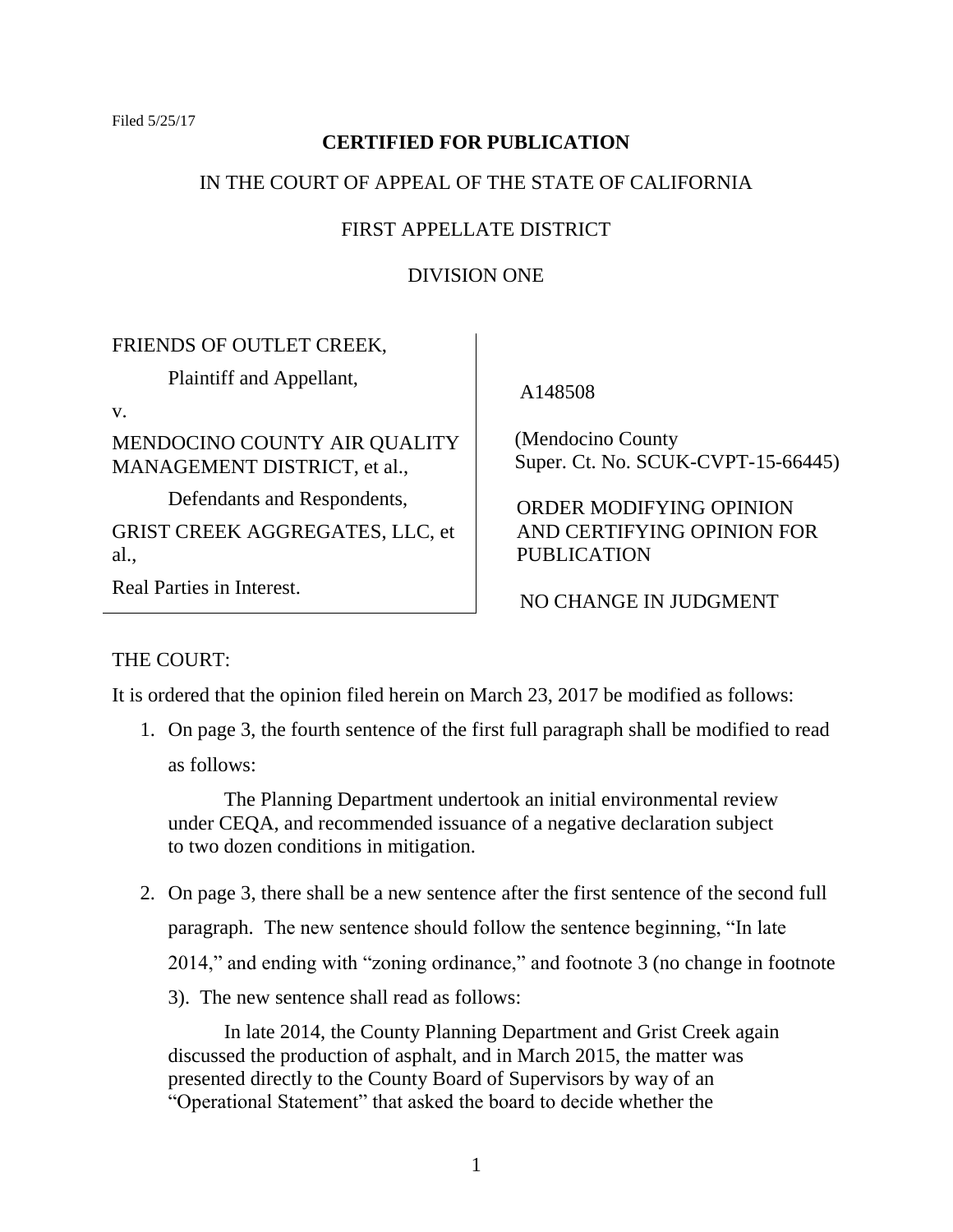proposed resumption of asphalt production at the site would be a "new or changed" industrial use under the County's zoning ordinance.**<sup>3</sup>** The public notice thus stated the matter to be considered was whether the "proposed resumption of the asphalt plant . . . is not a new or changed use and may resume operation subject to the conditions" of the 2002 use permit.

3. On page 3, a new paragraph shall be formed and the first sentence and the second sentence of the new paragraph shall be modified to read as follows:

The board, by way of a March 2015 resolution, declared the proposed use was neither a new, nor a changed, industrial use, and that is was a permitted use subject to the conditions of approval of the 2002 use permit (which were attached to the resolution). Three days later, the County Planning Department issued a "Notice of Exemption" for the "[r]esumption of activity at the . . . aggregate processing plant," specifying the County as the "Public Agency Approving Project," checking a box that the "Exempt Status" was "Ministerial  $(\S$  21080, (b)(1); 51268)." Friends promptly filed a lawsuit against the County challenging this resolution.

There is no change in the judgment.

The opinion in the above-entitled matter filed on March 23, 2017, was not certified for publication in the Official Reports. After the court's review of requests under California Rules of Court, rule 8.1120, and good cause established under rule 8.1105, it is hereby ordered that the opinion should be published in the Official Reports.

Dated:

Humes, P. J.

\_\_\_\_\_\_\_\_\_\_\_\_\_\_\_\_\_\_\_\_\_\_\_\_\_\_\_\_\_\_\_\_